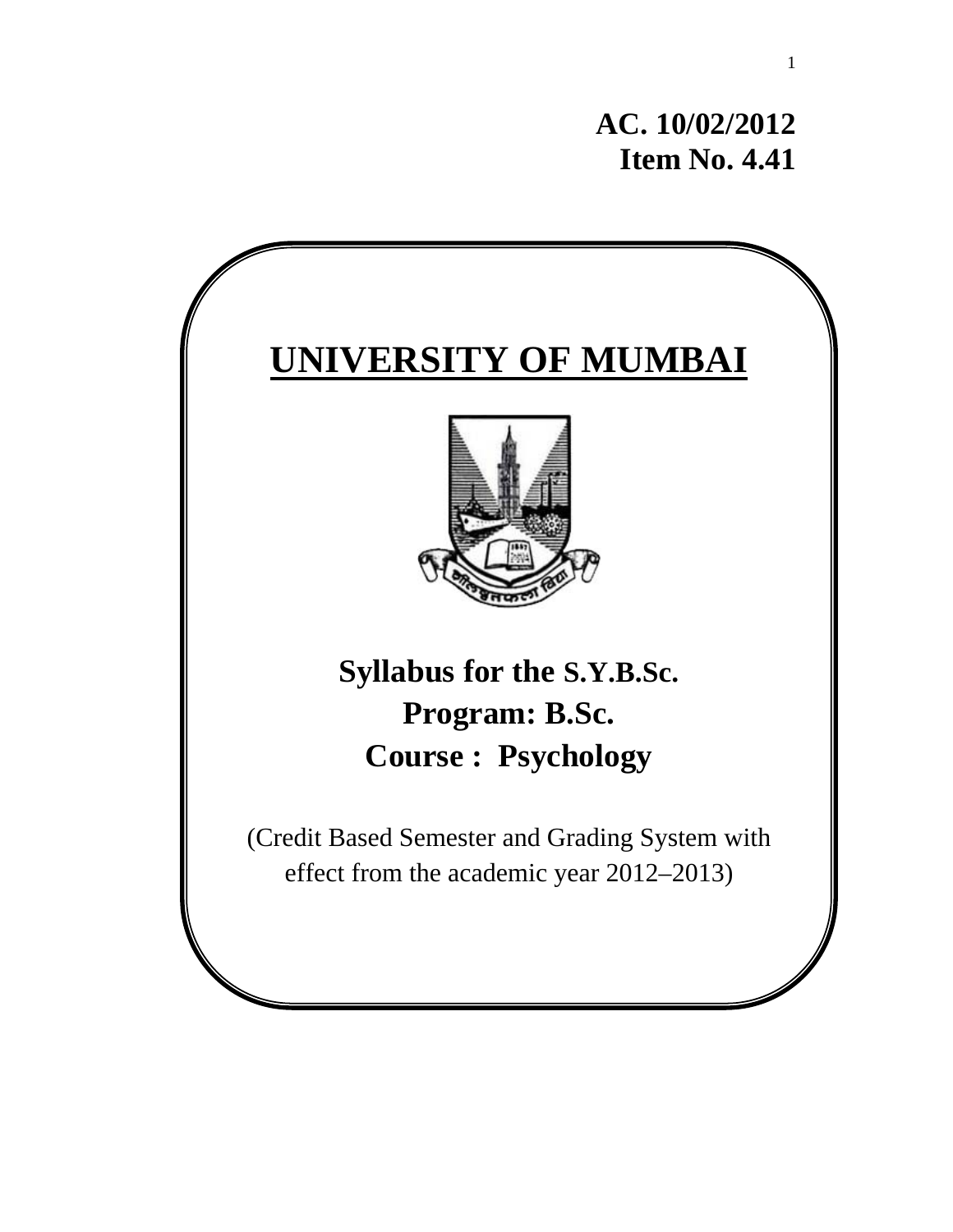# **S.Y.B.Sc. Psychology Syllabi For Credit Based and Grading System To be implemented from the Academic year 2012-2013**

| <b>Semester III</b> |                                  |                |  |  |
|---------------------|----------------------------------|----------------|--|--|
| Course Code         | Title                            | Credits        |  |  |
| <b>USPS301</b>      | Social Psychology Part I         | 2              |  |  |
| <b>USPS302</b>      | Developmental Psychology Part I  | $\overline{2}$ |  |  |
| <b>USPS303</b>      | Health Psychology Part I         | $\overline{2}$ |  |  |
| USPSP3              | 3                                |                |  |  |
|                     |                                  | $Total = 09$   |  |  |
|                     | <b>Semester IV</b>               |                |  |  |
| <b>USPS401</b>      | Social Psychology Part II        | $\overline{2}$ |  |  |
| <b>USPS402</b>      | Developmental Psychology Part II | $\overline{2}$ |  |  |
| <b>USPS403</b>      | Health Psychology Part II        | $\overline{2}$ |  |  |
| USPSP4              | Practical - 4                    | 3              |  |  |
|                     |                                  | $Total = 09$   |  |  |

**Semester III** 

| Course<br>Code                                                                                                                                                                                                                                                                                                                                                                                            | Title                                                                                                                                                                                                                                                                                                          | Credits                    |
|-----------------------------------------------------------------------------------------------------------------------------------------------------------------------------------------------------------------------------------------------------------------------------------------------------------------------------------------------------------------------------------------------------------|----------------------------------------------------------------------------------------------------------------------------------------------------------------------------------------------------------------------------------------------------------------------------------------------------------------|----------------------------|
| <b>USPS301</b>                                                                                                                                                                                                                                                                                                                                                                                            | <b>Social Psychology Part I</b>                                                                                                                                                                                                                                                                                | 2 Credits<br>(45 lectures) |
| <b>Unit I: Social Cognition</b><br>a) Schemas: Mental Frameworks for Organising and Using Social<br>Information<br>b) Heuristics: How We Reduce Our Effort in Social Cognition<br>c) Automatic and controlled processing: two basic modes of social<br>thought<br>d) Potential Sources of Error in Social Cognition<br>e) Affect and Cognition: how feelings shape thought and thought shapes<br>feelings | 15 Lectures                                                                                                                                                                                                                                                                                                    |                            |
| Unit II: Attitudes<br>a) Attitude Formation: How Attitudes Develop<br>b) When and why do Attitudes Influence Behaviour?<br>c) How do attitudes guide behaviour?<br>d) The Fine Art of Persuasion: how Attitudes are changed<br>e) Resisting Persuasion attempts<br>f) Cognitive Dissonance: What it is and how we manage it?                                                                              | 15 Lectures                                                                                                                                                                                                                                                                                                    |                            |
| groups<br>Effects                                                                                                                                                                                                                                                                                                                                                                                         | Unit III: Stereotyping, Prejudice and Discrimination<br>a) How members of different groups perceive inequality<br>b) The Nature and Origins of Stereotyping<br>c) Prejudice and Discrimination: feelings and actions toward Social<br>c) Why Prejudice Is <i>Not</i> Inevitable: Techniques for Countering Its | 15 Lectures                |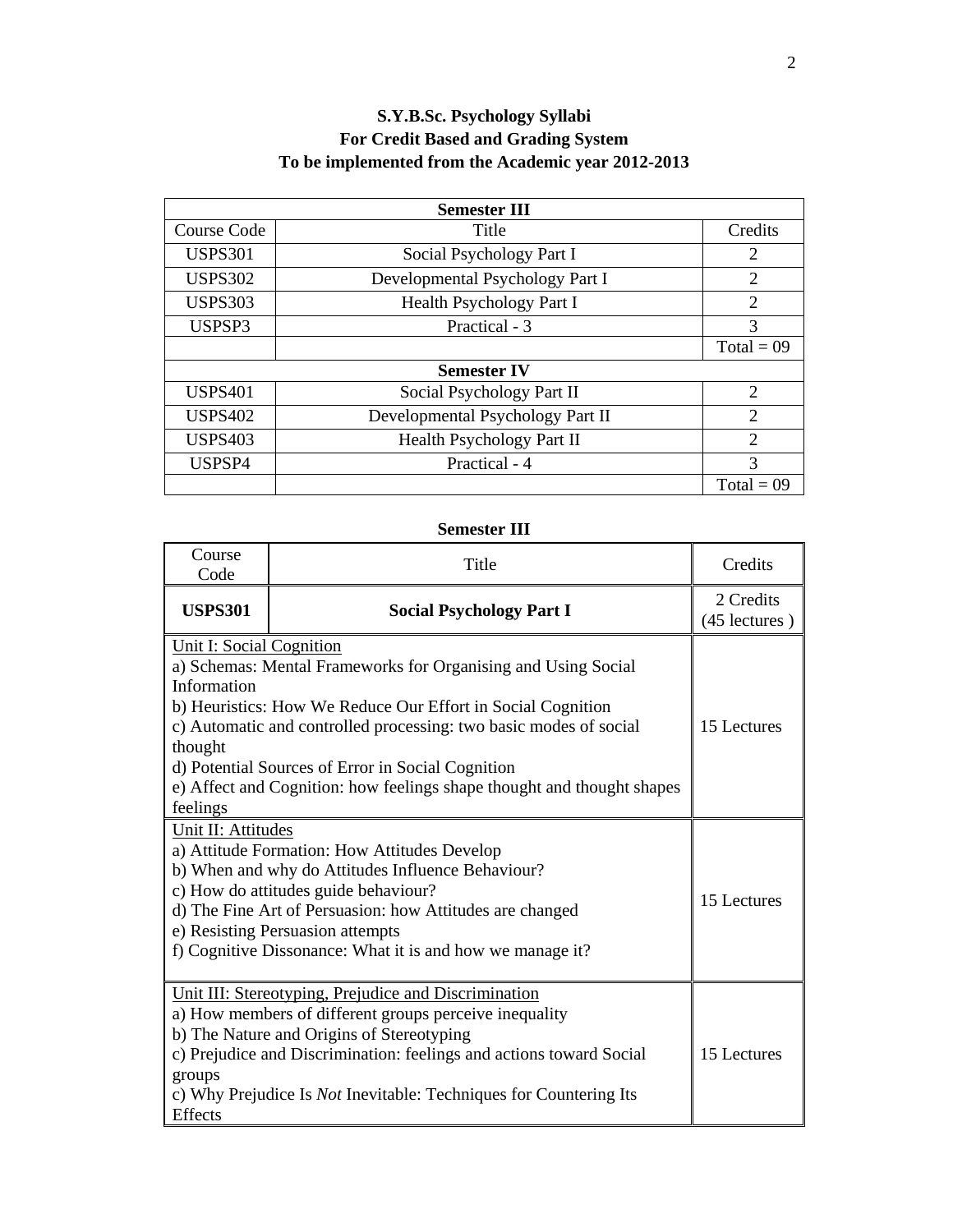# **Topic for Assignments in Social Psychology in Semester III**

Interpersonal Attraction and Close Relationships

- a) Internal determinants of attraction: the Need to Affiliate and the basic role of Affect
- b) External determinants of attraction: Proximity and others' Observable Characteristics
- c) Factors based on interacting with others: Similarity and Mutual Liking
- d) Close Relationships: family, friends, lovers, and spouses
- e) Romantic Relationships and falling in love
- f) Marriage happily ever after or not?

| Course<br>Code                                                                                                                                                                                                                                                                                                       | Title                                  | Credits                    |
|----------------------------------------------------------------------------------------------------------------------------------------------------------------------------------------------------------------------------------------------------------------------------------------------------------------------|----------------------------------------|----------------------------|
| <b>USPS302</b>                                                                                                                                                                                                                                                                                                       | <b>Developmental Psychology Part I</b> | 2 Credits<br>(45 lectures) |
| Unit I : Introduction: Beginnings<br>a) New Conceptions; An Orientation to Lifespan Development<br>b) Key Issues and Questions: Determining the Nature and<br>Nurture of Lifespan Development<br>Theoretical Perspectives on Lifespan Development<br>C)<br><b>Research Methods</b><br>d)                             | 15 Lectures                            |                            |
| Unit II: The Start of Life; Birth and the Newborn Infant<br>The Future Is Now; Earliest Development<br>a)<br>The Interaction of Heredity and Environment<br>b)<br><b>Prenatal Growth and Change</b><br>C)<br>A 22-Ounce Miracle; Birth and Birth Complications; Pre-<br>d)<br>term infants and the Competent newborn | 15 Lectures                            |                            |
| Unit III : Physical and Cognitive Development in Infancy<br>First Steps; Growth and Stability; Motor Development; The<br>a)<br>Development of the Senses<br>b) Piaget's Approach to Cognitive Development, Information<br>Processing Approaches to Cognitive Development, The<br>Roots of Language                   | 15 ectures                             |                            |

# **Topic for Assignments in Developmental Psychology in Semester III**

Social and Personality Development in infancy

- a) Developing the Roots of Sociability
- b) Forming Relationships
- c) Differences among Infants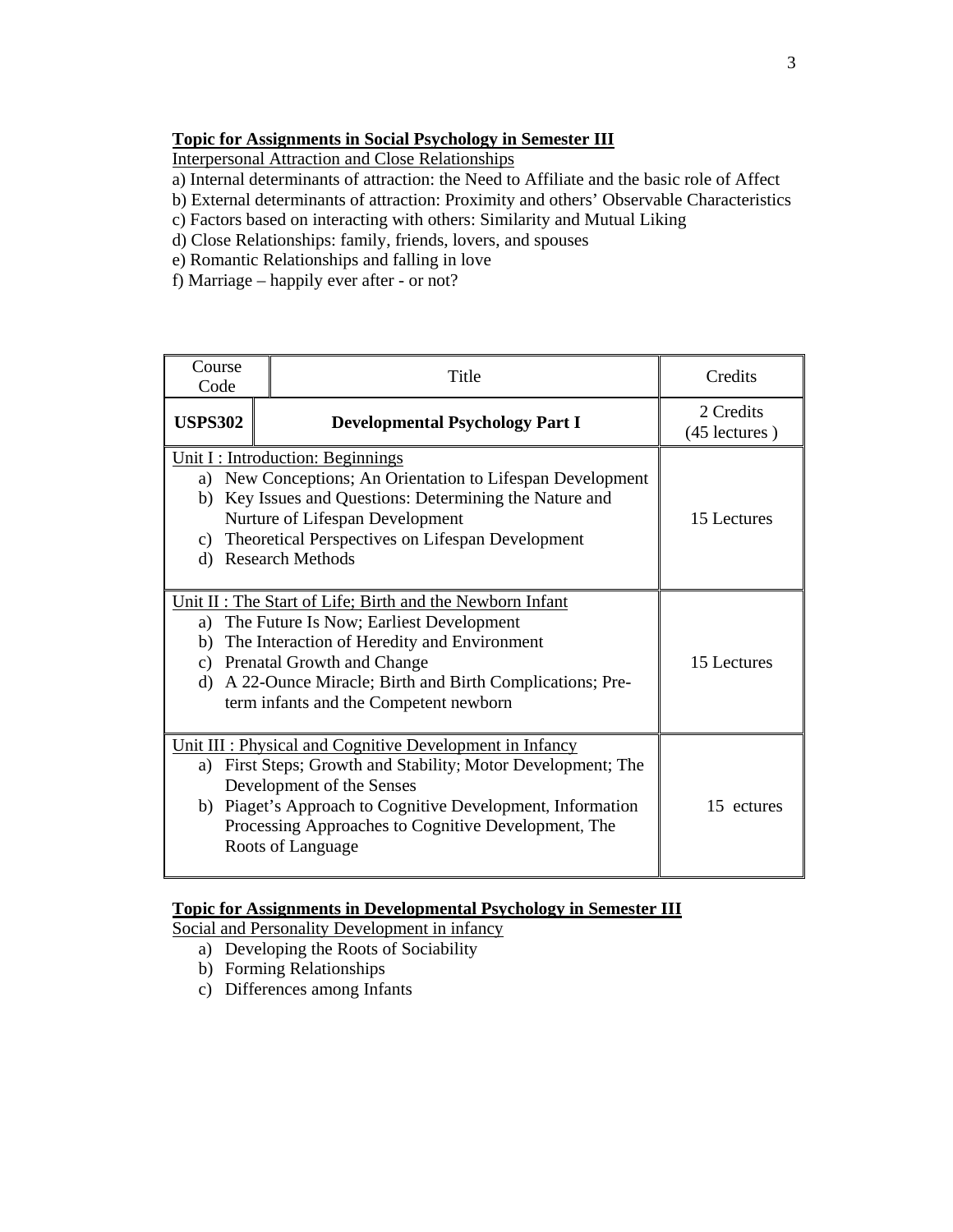| Course<br>Code           | Title                                                                                                                                                                                                                                                                                                                                                                                                                                                           | Credits                    |
|--------------------------|-----------------------------------------------------------------------------------------------------------------------------------------------------------------------------------------------------------------------------------------------------------------------------------------------------------------------------------------------------------------------------------------------------------------------------------------------------------------|----------------------------|
| <b>USPS303</b>           | <b>Health Psychology Part I</b>                                                                                                                                                                                                                                                                                                                                                                                                                                 | 2 Credits<br>(45 lectures) |
| Research<br>a)<br>health | Unit 1. Health Psychology: Introduction, Future Challenges and Health<br>The changing field of health, Psychology's involvement in<br>b) Future challenges - Healthier people, the profession of health<br>psychology, Outlook for Health Psychology<br>c) Conducting Health Research - The placebo in treatment and<br>research, Research methods in psychology, Research methods in<br>Epidemiology, Determining Causation, Research tools                    | 15 Lectures                |
|                          | Unit 2. Seeking Health Care and Adhering to Medical Advice<br>a) Adopting health-related behaviors, Seeking medical attention,<br>Receiving health care<br>b) Theories that apply to adherence, Issues in adherence, What<br>factors predict adherence, Improving adherence                                                                                                                                                                                     | 15 Lectures                |
| e)                       | Unit 3. Behavioral Factors in Cardiovascular Disease and in Cancer<br>a) The cardiovascular system and Measures of cardiovascular<br>function<br>b) The changing rates of cardiovascular disease and Risk<br>factors in cardiovascular disease<br>c) Reducing cardiovascular risk<br>d) What is cancer; The changing rates of cancer deaths<br>Cancer risk factors beyond personal control, and behavioural<br>risk factors for cancer<br>f) Living with cancer | 15 Lectures                |

# **Topics for Assignments in Health Psychology in Semester III**

1. Using alcohol and other drugs

- a) Alcohol consumption yesterday and today; The effects of alcohol
- b) Why do people drink; Changing problem drinking
- c) Other drugs types, misuse and abuse, treatment for drug abuse, preventing and controlling drug use

# 2. Eating, Weight and Exercising

The digestive system; factors in weight maintenance; overeating and obesity; dieting and eating disorders; Types of physical activity; Reasons for exercising; Physical activity and cardiovascular health; other health benefits of physical activity; Hazards of physical activity; How much is enough but not too much; Adhering to physical activity program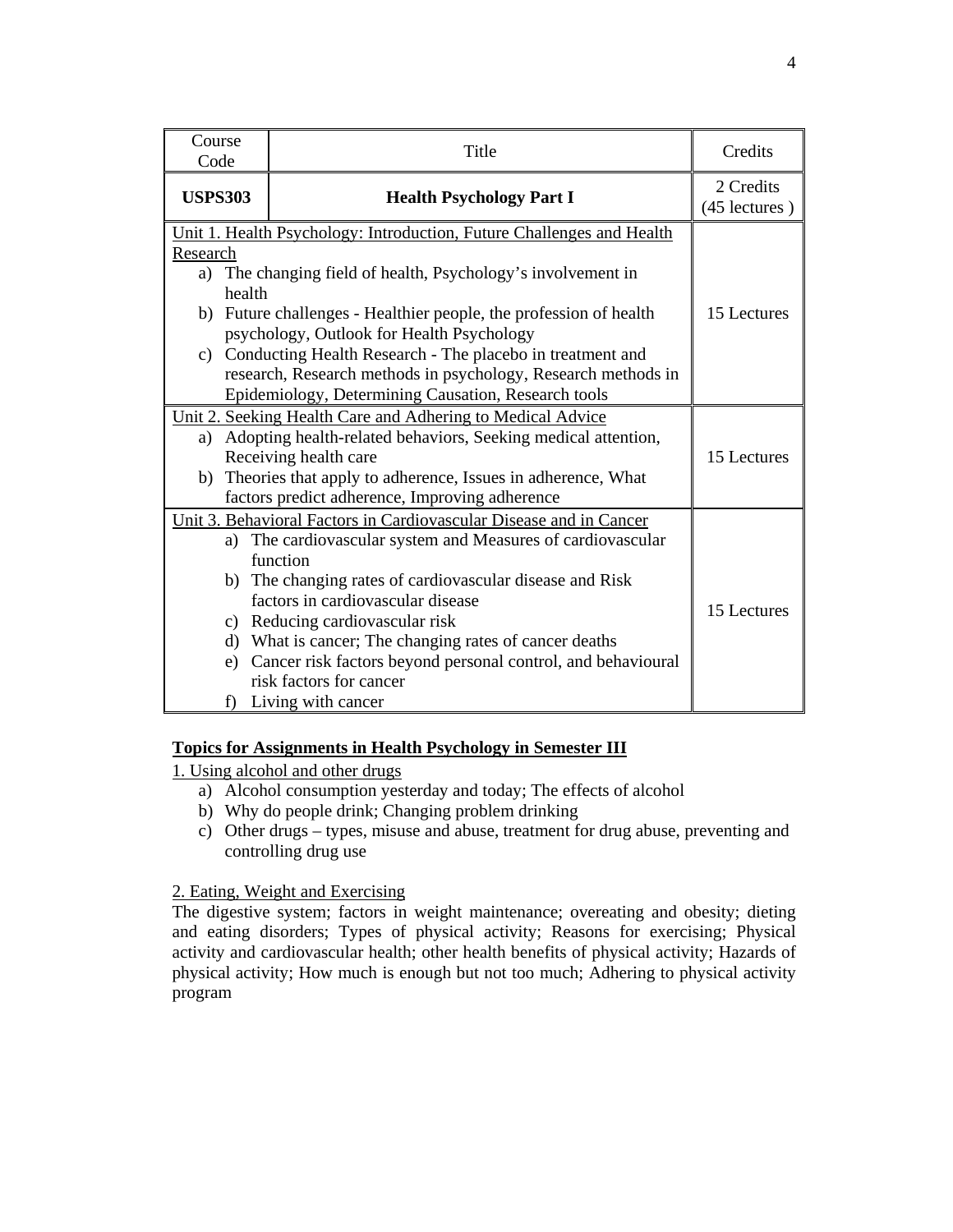|        |       | Practicals based on Courses in Theory          |   |   |
|--------|-------|------------------------------------------------|---|---|
|        |       | <b>Group A - On Social Psychology</b>          |   |   |
|        | Ť.    | Nonverbal Communication                        |   |   |
|        | ii.   | Attribution: Process and errors                |   |   |
|        | iii.  | <b>Impression Formation and Impression</b>     |   |   |
|        |       | Management                                     |   |   |
|        | iv.   | Social – Counterfactual processing,            |   |   |
|        |       | Framing, Heuristics                            |   |   |
|        | V.    | Gender prejudice                               |   | 9 |
| USPSP3 |       | <b>Group B - On Developmental Psychology</b>   | 3 |   |
|        | (i)   | <b>Child Observations</b>                      |   |   |
|        | (ii)  | My Virtual Child                               |   |   |
|        |       | <b>Group C - On Health Psychology</b>          |   |   |
|        | (i)   | Questionnaires on health                       |   |   |
|        | (ii)  | <b>Relevant Personality Tests</b>              |   |   |
|        | (iii) | Statistical analysis of health-related<br>data |   |   |

# **Semester IV**

| Course<br>Code                                                                                                                                                                                                                                                                                                                   | Title                                                                                                                                                                                                                                                                                                                                                                                                                                                      | Credits                    |
|----------------------------------------------------------------------------------------------------------------------------------------------------------------------------------------------------------------------------------------------------------------------------------------------------------------------------------|------------------------------------------------------------------------------------------------------------------------------------------------------------------------------------------------------------------------------------------------------------------------------------------------------------------------------------------------------------------------------------------------------------------------------------------------------------|----------------------------|
| <b>USPS401</b>                                                                                                                                                                                                                                                                                                                   | <b>Social Psychology Part II</b>                                                                                                                                                                                                                                                                                                                                                                                                                           | 2 Credits<br>(45 lectures) |
| Unit I: Social Influence<br>a) Conformity: Group Influence in Action<br>b) Compliance: To Ask – Sometimes - Is to Receive<br>c) Symbolic social influence: how we are influenced by others even<br>when they are not there<br>d) Obedience to Authority                                                                          | 15 Lectures                                                                                                                                                                                                                                                                                                                                                                                                                                                |                            |
| Unit II: : Aggression<br>a) Perspectives on Aggression: In Search of the Roots of Violence<br>b) Causes of Human Aggression: Social, Cultural, Personal, and<br>Situational<br>c) Aggression in Long-term Relationships: Bullying and Aggression at<br>Work<br>d) The Prevention and Control of Violence: Some Useful Techniques | 15 Lectures                                                                                                                                                                                                                                                                                                                                                                                                                                                |                            |
| in crowds                                                                                                                                                                                                                                                                                                                        | Unit III: Groups and Individuals<br>a) Groups: When we join and when we leave<br>b) The benefits of joining: what groups do for us<br>c) Effects of the presence of others: from task performance to behaviour<br>d) Social Loafing: letting others do the work<br>e) Coordination in Groups: Cooperation or Conflict?<br>f) Perceived Fairness in Groups: Its nature and effects<br>g) Decision Making by Groups: How it occurs and the pitfalls it faces | 15 Lectures                |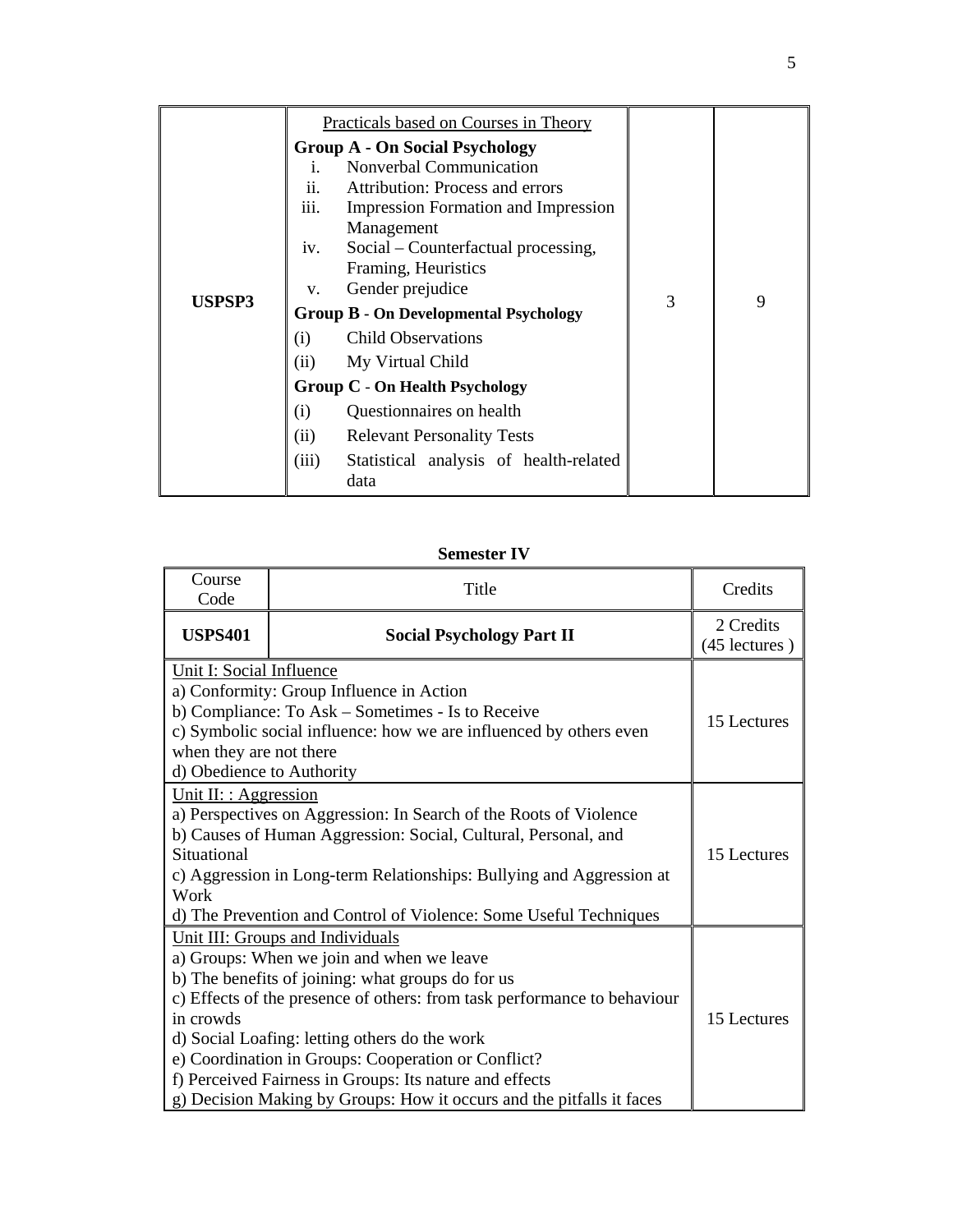# **Topics for Assignments in Social Psychology in Semester IV**

Prosocial Behaviour

- a) Why people help: motives for Prosocial Behaviour
- b) Responding to an Emergency: Will Bystanders help?
- c) External and internal influences on helping behaviour
- d) Long-term commitment to prosocial acts

| Course<br>Code                                                                                                                                                                                                                  | Title                                                                                                    | Credits     |
|---------------------------------------------------------------------------------------------------------------------------------------------------------------------------------------------------------------------------------|----------------------------------------------------------------------------------------------------------|-------------|
| <b>USPS402</b>                                                                                                                                                                                                                  | <b>Developmental Psychology Part II</b>                                                                  |             |
|                                                                                                                                                                                                                                 | Unit 1. Physical, Cognitive, Social and Personality Development in the                                   |             |
| Preschool Years                                                                                                                                                                                                                 |                                                                                                          |             |
| Physical Development - the Growing Body; the Growing Brain;<br>a)<br><b>Motor Development</b><br>Piaget's Approach Information Processing and Vygotsky's<br>b)<br>Approach to Cognitive Development, The Growth of Language and | 15 Lectures                                                                                              |             |
| Learning                                                                                                                                                                                                                        |                                                                                                          |             |
| C)                                                                                                                                                                                                                              | Social and Personality Development - Feeling His Mother's Pain;                                          |             |
|                                                                                                                                                                                                                                 | Forming a Sense of Self; Friends and Family: Preschoolers' Social                                        |             |
|                                                                                                                                                                                                                                 | Lives; Moral Development and Aggression                                                                  |             |
|                                                                                                                                                                                                                                 | Unit 2. Physical, Social and Personality Development in Middle                                           |             |
| Childhood                                                                                                                                                                                                                       |                                                                                                          |             |
|                                                                                                                                                                                                                                 | a) Physical Development - the Growing Body; Motor Development<br>and Safety; Children with Special Needs | 15 Lectures |
|                                                                                                                                                                                                                                 | b) Play Time; The Developing Self                                                                        |             |
|                                                                                                                                                                                                                                 | c) Relationships: Building Friendship in Middle Childhood                                                |             |
|                                                                                                                                                                                                                                 | d) Family Life in Middle Childhood                                                                       |             |
|                                                                                                                                                                                                                                 | Unit III : Cognitive Development in the Preschool Years and in Middle                                    |             |
| Childhood                                                                                                                                                                                                                       |                                                                                                          |             |
|                                                                                                                                                                                                                                 | a) Piaget's Approach                                                                                     |             |
|                                                                                                                                                                                                                                 | b) Information Processing and Vygotsky's Approach to Cognitive                                           |             |
|                                                                                                                                                                                                                                 | Development                                                                                              | 15 Lectures |
|                                                                                                                                                                                                                                 | c) The Growth of Language and Learning                                                                   |             |
|                                                                                                                                                                                                                                 | d) Cognitive Development - Intellectual and Language                                                     |             |
|                                                                                                                                                                                                                                 | Development                                                                                              |             |
|                                                                                                                                                                                                                                 | e) Schooling: The Three Rs (and More) of Middle Childhood                                                |             |
| f)                                                                                                                                                                                                                              | Intelligence: Determining Individual Strengths                                                           |             |

### **Topics for Assignments in Developmental Psychology in Semester IV**

Adolescence

- a) Physical Development in Adolescence Physical Maturation; Threats to Adolescents' Well-Being
- b) Cognitive Development in Adolescence Overcoming the Obstacles; Cognitive Development; School Performance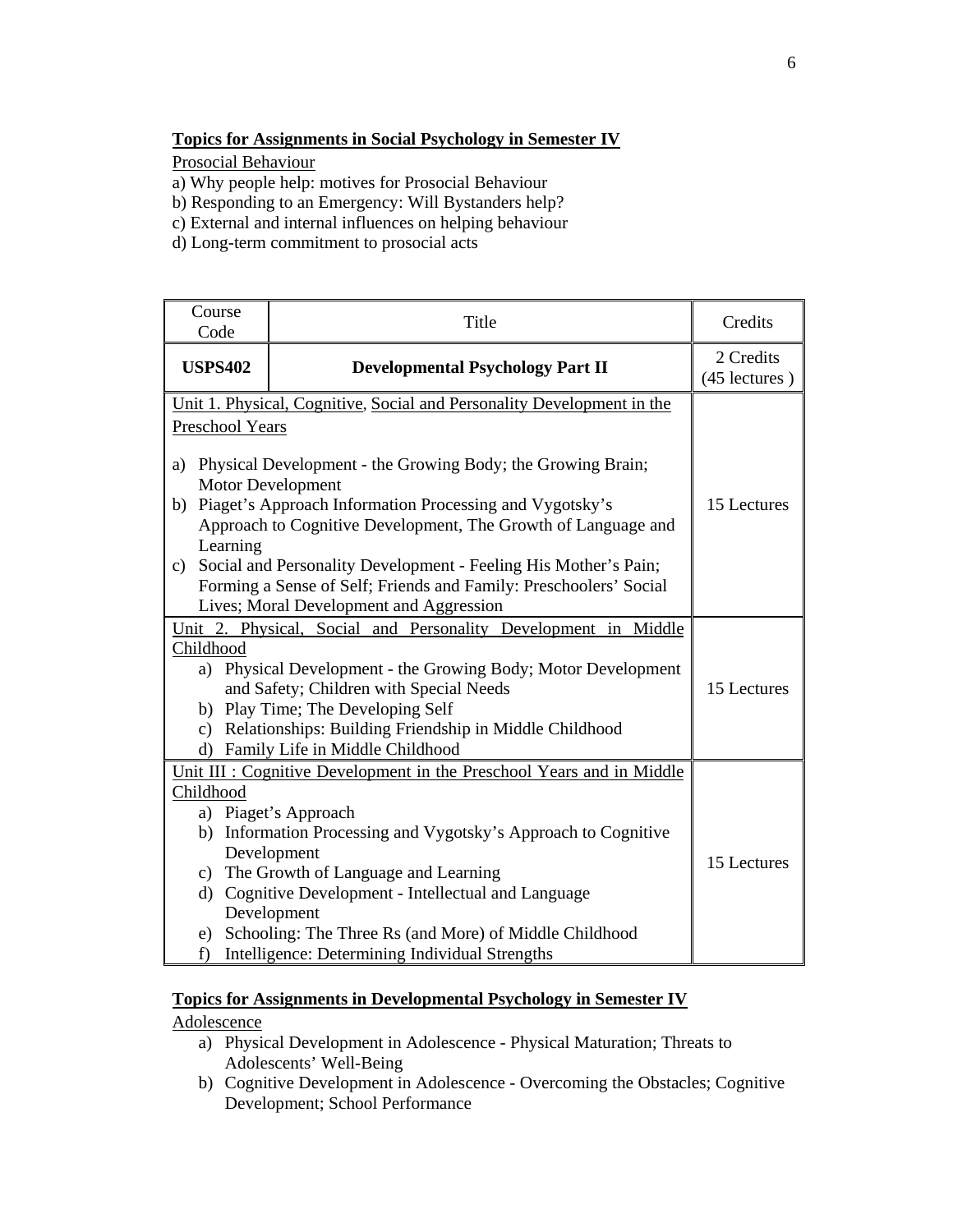c) Social and Personality Development in Adolescence - Identity: Asking "Who Am I?"; Relationships: Family and Friends; Dating, Sexual Behaviour, and Teenage Pregnancy

| Course<br>Code                                                                                                                                                                                                                                                                    | Title                                                                                                                                                                                                                                                                                             | Credits                    |
|-----------------------------------------------------------------------------------------------------------------------------------------------------------------------------------------------------------------------------------------------------------------------------------|---------------------------------------------------------------------------------------------------------------------------------------------------------------------------------------------------------------------------------------------------------------------------------------------------|----------------------------|
| <b>USPS403</b>                                                                                                                                                                                                                                                                    | <b>Health Psychology Part II</b>                                                                                                                                                                                                                                                                  | 2 Credits<br>(45 lectures) |
| Unit 1. Defining and Measuring Stress; Stress and Disease<br>a) The nervous system and the physiology of stress, theories,<br>measurement and sources of stress, coping with stress<br>b) Physiology of the immune system, Psycho-neuro-immunology,<br>Does stress cause disease? | $\overline{2}$                                                                                                                                                                                                                                                                                    |                            |
| Unit 2. Living with Chronic Illness<br>a) Living with Alzheimer's disease<br>b) Adjusting to diabetes<br>c) The impact of asthma<br>d) Dealing with HIV and AIDS<br>e) The impact of chronic disease                                                                              |                                                                                                                                                                                                                                                                                                   |                            |
| and pain                                                                                                                                                                                                                                                                          | Unit 3. Understanding Pain; Managing Stress and Pain<br>a) Pain and the nervous system, the meaning and measurement of pain,<br>Pain Syndromes, Preventing pain<br>b) Medical treatment for stress and pain, Alternative and<br>complementary medicine, Behavioral techniques for managing stress |                            |

# **Topics for Assignments in Health Psychology in Semester IV**

# 1. Smoking tobacco

Smoking and the respiratory system; A brief history and health consequences of tobacco use; Choosing to smoke; Interventions for reducing smoking rates; Effects of quitting

# 2. Preventing injuries

Unintentional injuries; strategies for reducing unintentional injuries; Intentional injuries; strategies for reducing intentional injuries

|        |     | Practicals based on courses in theory<br><b>Group A - On Social Psychology</b> |  |
|--------|-----|--------------------------------------------------------------------------------|--|
| USPSP4 |     | Conformity/Techniques to increase<br>Compliance                                |  |
|        | ii. | Aggression – causes and control                                                |  |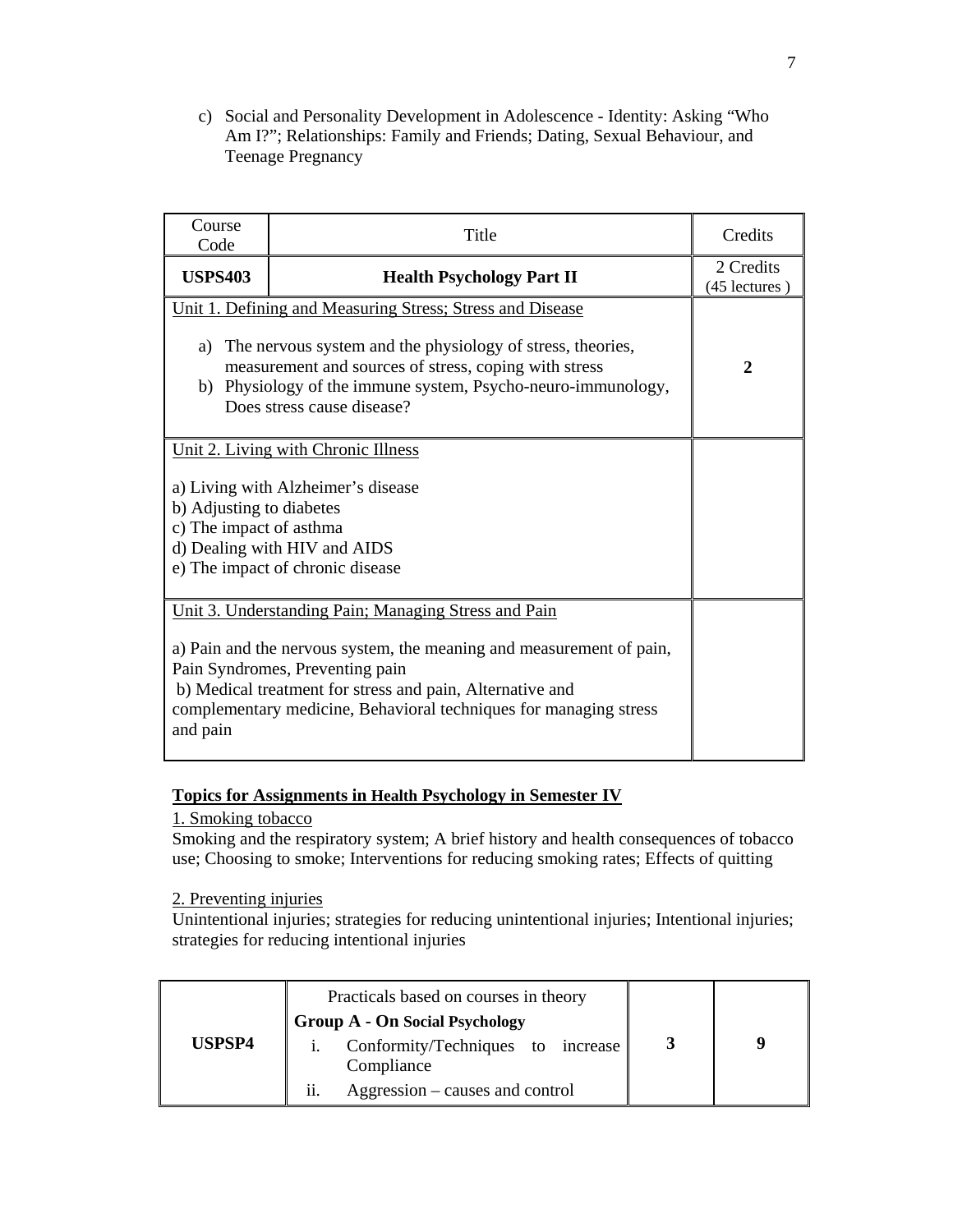| iii. | Social facilitation/ social loafing<br>decision making |  |
|------|--------------------------------------------------------|--|
|      | <b>Group B - On Developmental Psychology</b>           |  |
|      | <b>Child Observations</b>                              |  |
| ii.  | $My$ Virtual Child – with $CD$                         |  |
|      | <b>Group C - On Health Psychology</b>                  |  |
| i.   | Questionnaires on health                               |  |
| ii.  | <b>Relevant Personality Tests</b>                      |  |
| iii. | Statistical analysis of health-related<br>data         |  |

# **Book For Study for Socail Psychology Parts I and II**

**Baron, R. A., Branscombe, N. R., & Byrne, D. Bhardwaj, G. (2008). Social Psychology. (12th ed.). New Delhi: Pearson Education, Indian subcontinent adaptation 2009**

**Important Note** –To give a general orientation to the Field of Social Psychology, the following sub-topics should be taught, but questions will not be set on them.

- a) Definition and History of Social Psychology
- b) Major trends in modern Social Psychology
- c) Research methods of Social Psychology
- e) The role of theory and Ethical issues in Research in Social Psychology

#### **Books for Reference for Socail Psychology Parts I and II**

- 1. Aronson, E., Wilson, T. D., & Akert, R. M. (2007). Social Psychology. (6<sup>th</sup> edi.), New Jersey: Pearson Education prentice Hall
- 2. Baumeister, R. F., & Bushman, B. J. (2008). Social Psychology and Human Nature. International student edition, Thomson Wadsworth USA
- 3. Delamater, J. D., & Myers, D. J. (2007). Social Psychology.  $(6^{th}$  edi.), Thomson Wadsworth International student edition, USA
- 4. Franzoi, S. L. (2003). Social Psychology. (3rd ed.). New York McGraw Hill co.
- 5. Kenrick, D. T., Newberg, S. L., & Cialdini, R. B. (2007). Social Psychology: Goals in Interacton. (4<sup>th</sup> edi.). Pearson Education Allyn and Bacon, Boston
- 6. Taylor, S. E., Peplau, L. A., & Sears, D. O. (2006). Social Psychology.  $(12<sup>th</sup>$  edi.). New Delhi: Pearson Education

#### **Book For Study for Developmental Psychology Parts I and II**

# **Feldman, R. S. (2009). Discovering the Life Span. Pearson Prentice Hall. Indian reprint**

### **Books for reference for Developmental Psychology**

1. Berk, L. E. (2006). Child Development.  $(7<sup>th</sup> Ed)$ . New Delhi: Pearson Education Dorling Kindersley (India) pvt ltd.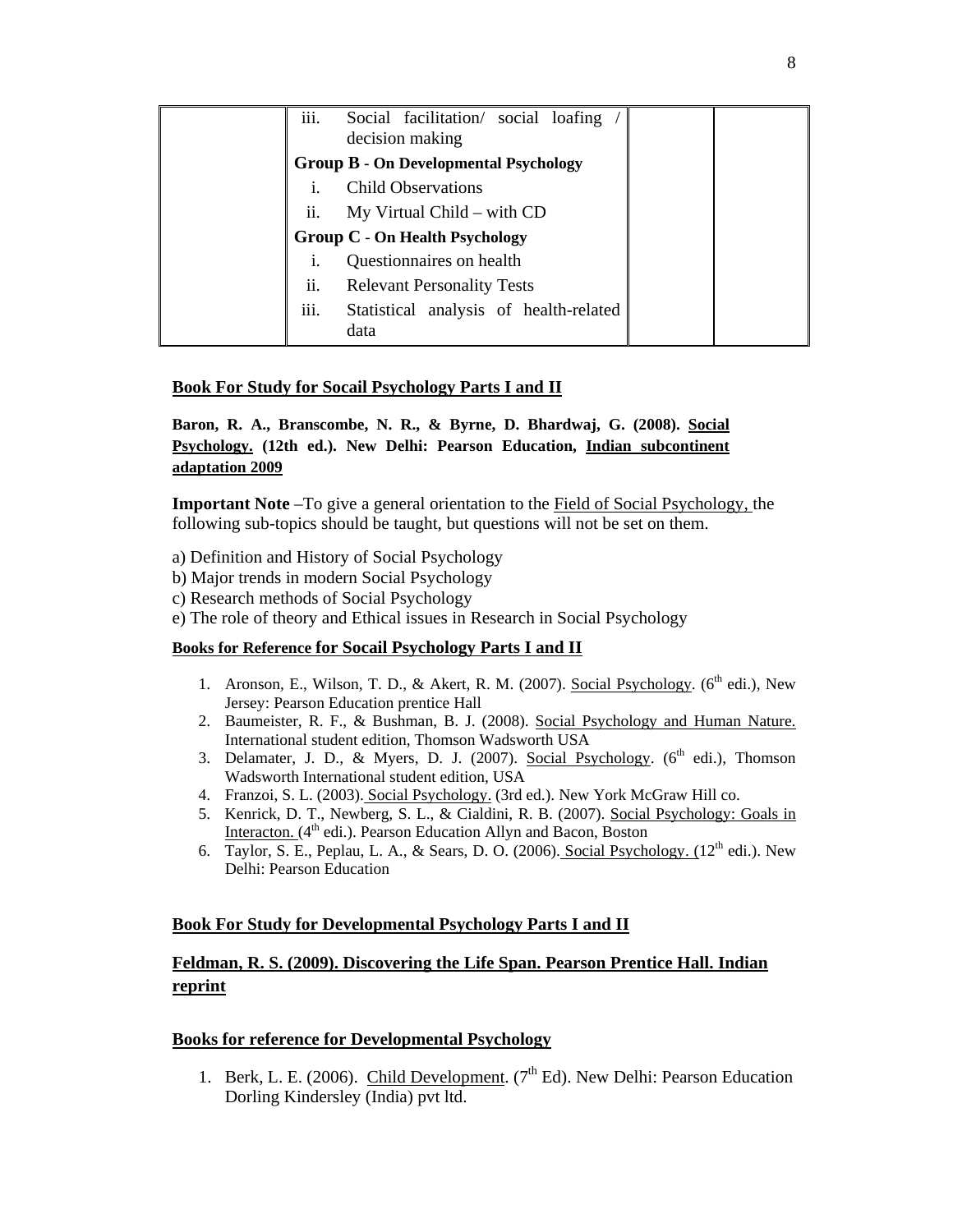- 2. Berk, L. E. (2004). Development through the lifespan. (3rd Ed). New Delhi: Pearson Education Dorling Kindersley (India) pvt ltd.
- 3. Cook, J. L., & Cook, G. (2009). Child Development: Principles and Perspectives. Boston: Pearson Education
- 4. Crandell, T. L., Crandell, C. H., & Zanden, J. W. V. (2009). Human Development.  $(9<sup>th</sup> Ed)$ . New York: McGraw Hill co. Inc.
- 5. Dacey, J. S. & Travers, J. F. (2004). Human Development across the lifespan.  $(5<sup>th</sup> Ed)$ . McGraw Hill co.
- 6. Kail, R. V. (2007). Children and their Development.  $(4<sup>th</sup> Ed)$ . New Jersey: Pearson Education Inc.
- 7. McDevitt, T. M., & Omrod, J. E. (2007). Child Development and Education.  $(3<sup>rd</sup> Ed)$ . New Jersey: Pearson Education Inc.
- 8. Papalia, D. E., Olds, S. W., & Feldman, R. (2004). Human Development. (9<sup>th</sup> Ed). McGraw Hill, international Edition
- 9. Shaffer, D. R., & Kipp, K. (2007). Developmental Psychology: Childhood and Adolescence.  $(7<sup>th</sup> Ed)$ . Thomson Learning, Indian reprint 2007

#### **Book for study for Health Psychology Parts I and II**

# **Brannon, L. & Feist, J. (2007). Introduction to Health Psychology. New Delhi: Wadsworth Thomson Learning. First Indian reprint 2007**

#### **Books for reference for Health Psychology Parts I and II**

- 1) Bam, B. P. (2008). Winning Habits: Techniques for Excellence in Sports. New Delhi: Pearson Power, Dorling Kindersley India pvt ltd
- 2) Dimatteo, M. R. & Martin, L. R. (2002). Health Psychology. Pearson Education; Indian reprint 2007
- 3) Greenberg, J. S. (2008). Comprehensive Stress Management.  $(10<sup>th</sup>$  ed). New York: McGraw Hill publications
- 4) Hariharan, M., & Rath, R. (2008). Coping with Life Stress: The Indian Experience. New Delhi: Sage publications India pvt ltd
- 5) Marks, D. F., Murray M., Evans, B., Willig C., Woodall, C., & Sykes, C. M. (2005). Health Psychology: Theory, Research and Practice. (2nd ed.), New Delhi, Sage Publications India Pvt. Ltd, Sage South Asia edition 2008
- 6) Ogden, J. (2007). Health Psychology: A Textbook. (4th ed.), Open University Press, McGraw Hill
- 7) Taylor S. E. (2003). Health Psychology ( $5<sup>th</sup>$  Ed ). McGraw Hill Higher Education. International Edition.
- 8) Wilson, E. (2007). Stress Proof Your Life: 52 Brilliant Ideas for Taking Control. New Delhi: Pearson Power

Important Note - In view of today's increased multiculturalism, socio-cultural dimensions of all units should be taught and discussed with respect to relevance/ applications/ implications in the Indian context.

### **Psychology Courses at S.Y.B.Sc. Pattern of Question Paper for Semester End Assessment To be brought into force with effect from the academic year 2012-2013**

Duration of examination  $= 2$  hours Marks  $= 60$  (per semester)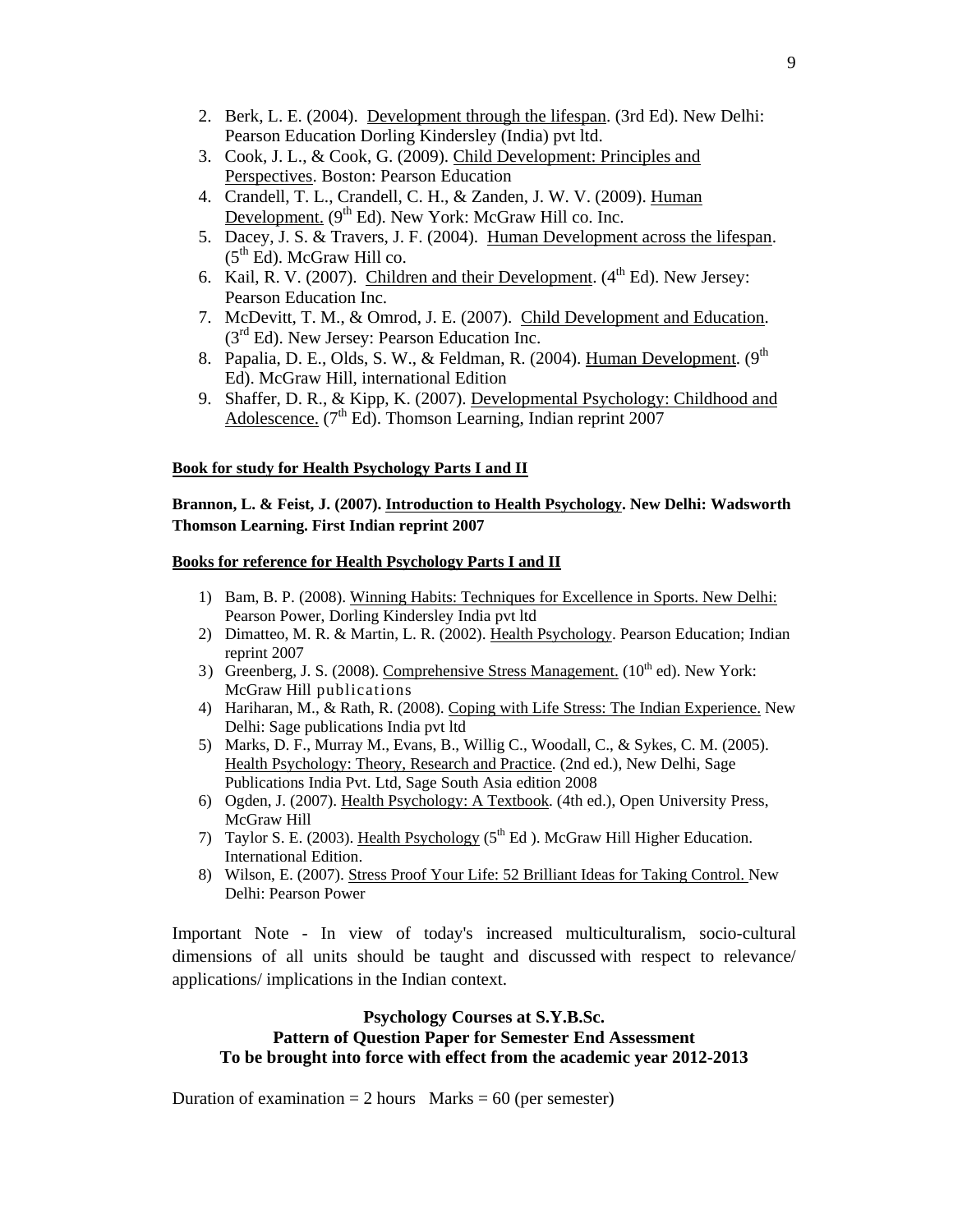All 4 questions carry 15 marks and are compulsory.

Q. No. 1, 2, and 3 will be on the 3 units taught in the semester and each will have 2 parts, A and B.

The A part in Questions 1, 2, and 3, carrying 5 marks, will be any of the following types

- - i. Write a short note. (Any 1 out of 2)
	- ii. Explain the contributions made by or the theory given by the following. (Any 1 out of 2 names)
- iii. Discuss/Explain the following statements. (Any 1 out of 2 given statements which will be in quotation marks "---------"
- iv. Differentiate between …. and …… (Any 1 out of 2)
- v. Describe any one research study that investigated the following Psychological principle/ concept/ phenomenon. (Any 1 out of 2)
- vi. Explain the following with the help of a diagram/graph/flowchart. (Any 1 out of 2; 2 marks for diagram/graph/flowchart and 3 marks for the explanation)

The B part in Questions 1, 2, and 3, carrying 10 marks, will be any of the following types –

- i. Define the following terms. (Any 5 out of 6, each having 2 marks)
- ii. Give reasons for the following with the help of the relevant psychological principle or theoretical or empirical/ research basis. (Any 5 out of 6, each having 2 marks)
- iii. State whether the following statements are True or False and give the reasons why True or False with the help of the relevant psychological principle or theory and/or research. (Any 5 out of 6, each having 2 marks)

Q. No. 4 will be based on all 3 units.

Explain the terms in brief. (Any 5 out of 7 terms, each having 3 marks; two terms each from any 2 units and three terms from the remaining unit)

*Thus, questions 1, 2, and 3 will be of 22 marks with options and Q. no. 4 will be of 21 marks with options.* 

|          |                 | Example 1                                                                 | <b>Marks</b> | Example 2                                                                       | <b>Marks</b> |
|----------|-----------------|---------------------------------------------------------------------------|--------------|---------------------------------------------------------------------------------|--------------|
| Q.<br>-1 | On<br>unit<br>- | A. Explain contributions of<br>/ theory. (Any 1 out of 2)                 | 5            | A. Explain with diagram/<br>graph/flowchart (any 1 out<br>of $2)$               | 5            |
|          |                 | B. Give reasons (Any 5 out)<br>of 6, each having 2 marks)                 | 10           | <b>B.</b> True or False with<br>reason (Any 5 out of 6,<br>each having 2 marks) | 10           |
| Q.<br>2  | On<br>unit      | A. Write a short note. (Any<br>1 out of 2)                                | 5            | A. Discuss/Explain the<br>statement. (Any 1 out of 2)                           | 5            |
|          | 2               | B. True or False with<br>reasons (Any 5 out of 6,<br>each having 2 marks) | 10           | B. Define the terms (Any 5)<br>out of 6, each having 2<br>marks)                | 10           |
| Q.<br>3  | On<br>unit      | A. Differentiate between.<br>(Any 1 out of 2)                             | 5            | A. Describe research study.<br>(Any 1 out of 2)                                 | 5            |
|          | 3               | B. Define the terms (Any 5)                                               | 10           | B. Give reasons (Any 5 out                                                      | 10           |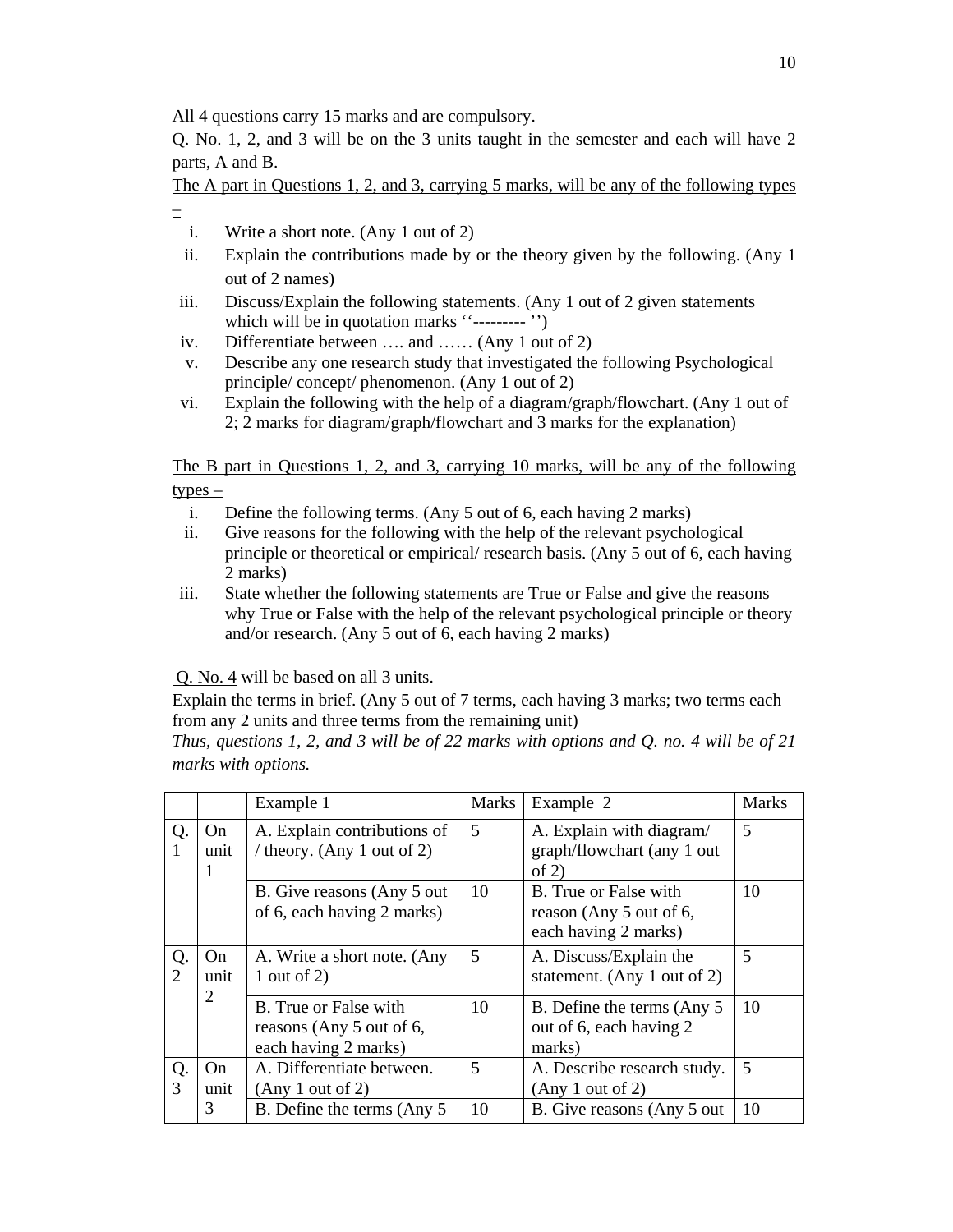|       | out of 6, each having 2 |    | of 6, each having 2 marks) |  |
|-------|-------------------------|----|----------------------------|--|
|       | marks)                  |    |                            |  |
| On    | Explain terms in brief. | 15 | Explain terms in brief.    |  |
| All   | (Any 5 out of 7, each   |    | (Any 5 out of 7, each      |  |
|       | having 3 marks)         |    | having 3 marks)            |  |
| units |                         |    |                            |  |

# **Pattern of Question Paper for Class Test of 10 marks –**

The Pattern can be any one of the following types, according to suitability to the particular Unit and the need to vary the combination of Unit and question each year.

1. Write short notes. (Any 2 out of 3, each having 5 marks)

2. Explain the terms in brief. (Any 5 out of 7, each having 2 marks)

3. Fill in the blanks (Any 10 out of 14, each having 1 mark)

4. Multiple choice question, each item with 4 options (Any 10 out of 14, each having 1 mark)

5. Part A, 5 marks – 1 Short Note; Part B, 5 marks - Fill in the blanks or Multiple choice question with 4 options, Any 5 out of 8

6. Part A, 6 marks – Explain the terms in brief. (Any 3 out of 4, each having 2 marks) Part B, 4 marks - Fill in the blanks or Multiple choice question with 4 options, Any 4 out of 6

*Thus any question will be of 13 to 15 marks with options.* 

The class test can be conducted in the class or if the technical facilities are available, they can be conducted online.

Important note – The specific questions asked in Class Test should not be repeated in the Semester end examination.

# **Format for Internal Assessment per semester at S.Y.B.Sc. -**

# **One class test of 10 marks on any 1 Unit out of the 4 Units and Two assignments of 10 marks each -**

In the beginning of the semester, the concerned teacher should give an orientation about the topics of assignments, the nature of various types of assignment work and requirements/ format of the written report of the assignments. The assignments should be relevant to any one of the Topics/Sub-Topics for Assignments given for the particular course. The assignments in each semester should be on a different sub-topic. Assignments will be the written/typed report of any of the following types of work –

- 1. Preparation and class presentation of materials (verbal/ visual, multi-media) for a social awareness campaign
- 2. Small survey using a questionnaire or interview schedule
- 3. Field visit/s to an Institute/NGO
- 4. Review of Literature on a sub-topic
- 5. Review of a Book on a relevant sub-topic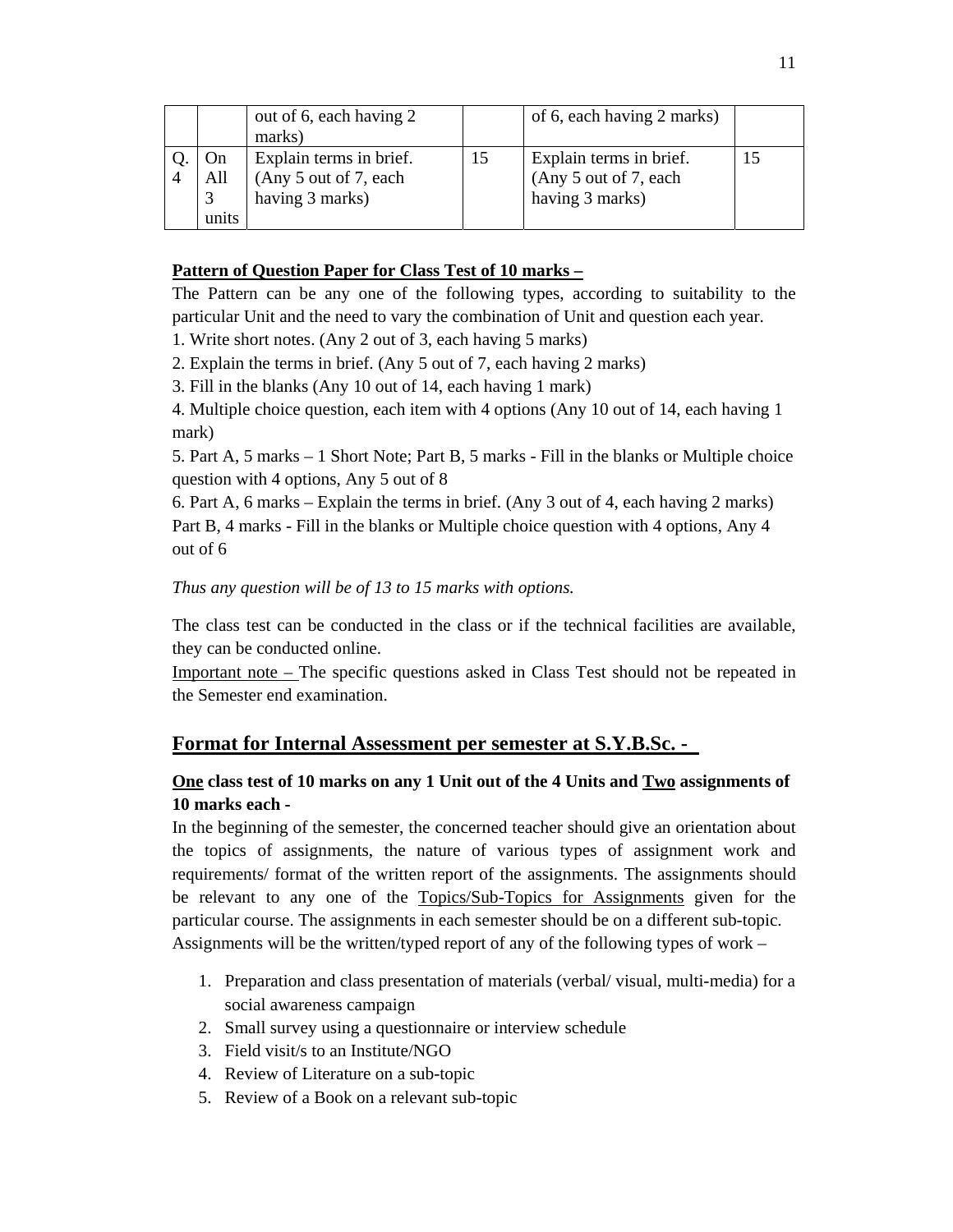- 6. Case study/studies on a relevant sub-topic
- 7. Preparation of educational aids 3 or 4 charts/ posters/ photo essays (on A-4 size paper) / PowerPoint / self-made videos or CDs of 5-15 minutes duration and class presentation/exhibition of the same
- 8. Conduct a workshop for a small group
- 9. Conduct any 2 experiments using the CD that accompanies the Book for Study (wherever applicable)
- 10. Interview an expert/professional in the field
- 11. Cut a relevant article or news report from a current newspaper and discuss it with the help of psychological theories/concepts
- 12. Write a script for a skit or a role play and class presentation
- 13. Application-based open-book test
- 14. Review of a Film from the socio-psychological perspective, following the class screening of the film, on the basis of various pointers given by the professor
- 15. Compilation of cartoons on a relevant sub-topic and discussion with the help of psychological theories/concepts

| Internal Assessment per semester                                     | Marks          |
|----------------------------------------------------------------------|----------------|
| One Class Tests of 10 marks on any 1 Unit out of the 3 Units         | 10             |
| Two assignments of 10 marks each                                     | 20             |
| Active participation in class instructional deliveries               | 0 <sub>5</sub> |
| Overall conduct as a responsible student, mannerism and articulation | 0 <sub>5</sub> |
| and exhibit of leadership qualities in organizing related academic   |                |
| activities                                                           |                |
|                                                                      |                |

The assignments to be submitted may be either typed or hand-written on A-4 size of paper, minimum 1 and a half pages (sides) and maximum 3 sides of actual content (Word limit 500 to 750 words). Additional pages may be used for the Title page, Tables and Figures if any, Bibliography and Appendix etc.

Assignments of a very high quality may be given 9 marks out of 10 and those of exceptional quality may be given 10 out of 10.

#### 5 Marks per semester for Active participation in class instructional deliveries

Some pointers for this are –

Answering questions in class, Preparing answers to questions for presentation in class, Presentation of a sub-topic with or without PPT, Acting in skits on a sub-topic, Participation in developing crosswords/quizzes, Participation in debates and formal/organized discussions based on the topics in the syllabus, Presentations of additional information beyond the prescribed Book for Study (5-10 minute presentation) based on online or library reference, and Presentations of field visits or experiments relevant to a topic